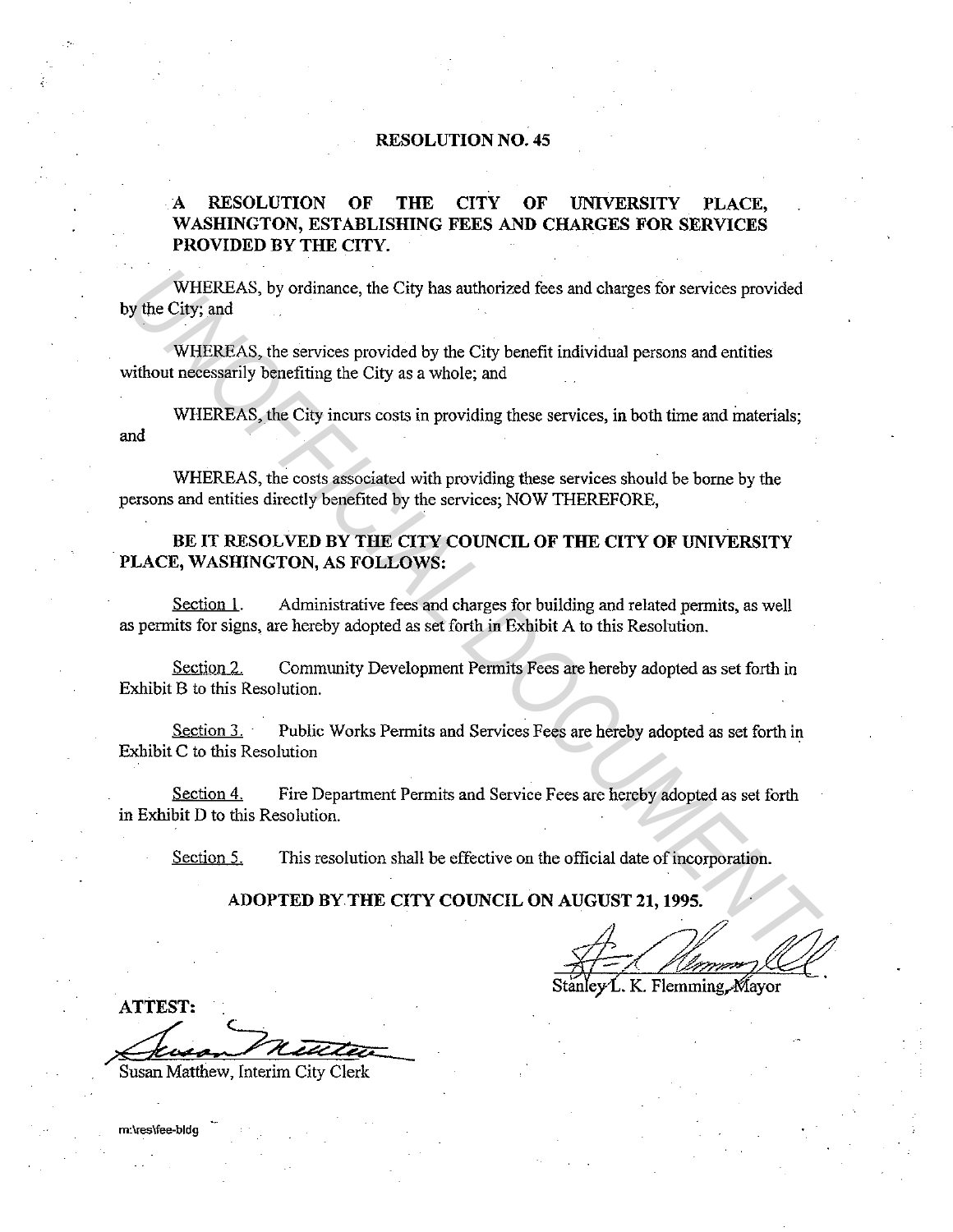### **EXHIBIT** "A"  $\hat{\boldsymbol{\beta}}$ **RESOLUTION NO. 45**

# **BUILDING CODE FEES**

The Building permit fees indicated in Table I-A, Building Permit Fees, of the Uniform Building Code are amended to read as follows:

| Total Valuation**           | Fee                                                                                                                             |                   |  |
|-----------------------------|---------------------------------------------------------------------------------------------------------------------------------|-------------------|--|
| \$1.00 to \$500.            | \$21.00                                                                                                                         |                   |  |
| \$501 to \$2,000.           | \$21 for the first \$500.00 plus \$2.00 for each additional \$1,000 or<br>fraction thereof, to and including \$2,000.           |                   |  |
| \$2,001. to \$25,000.       | \$42 for the first \$2,000. plus \$8.00 or each additional<br>\$1,000. or fraction thereof, to and including \$25,000.          |                   |  |
| \$25,001. to \$50,000.      | \$245. for the first \$25,000. plus \$6.00 for each additional \$1,000.<br>or fraction thereof, to and including \$50,000.      |                   |  |
| \$50,001. to \$100,000.     | \$400. for the first \$50,000. plus \$4.25 for each additional \$1,000.<br>or fraction thereof, to and including \$100,000      |                   |  |
| \$100,001. to \$500,000.    | \$600. for the first \$100,000. plus \$4.25 for each additional \$1,000.<br>or fraction thereof, to and including \$500,000.    |                   |  |
| \$500,001. to \$1,000,000.  | \$2,000 for the first \$500,000. plus \$3.00 for each additional<br>\$1,000. or fraction thereof, to and including \$1,000,000. |                   |  |
| \$1,000,001. and up         | \$2835. for the first \$1,000,000. plus \$2.75 for each additional<br>\$1,000. or fraction thereof.                             |                   |  |
| Other Inspections and Fees: |                                                                                                                                 |                   |  |
| 1.                          | Inspections outside of normal business hours (minimum two hours).                                                               | \$30.00 per hour* |  |
| 2.                          | Reinspection fees assessed under provisions of Section 108.8                                                                    | \$30.00 per hour* |  |
| 3.                          | Inspections for which no fee is specifically indicated                                                                          | \$30.00 per hour* |  |
| 4.<br>annroved plans.       | Additional plan review required by changes, additions or revisions to                                                           | \$37.00 per hour* |  |

| 1. | Inspections outside of normal business hours (minimum two hours).     | $$30.00$ per hour* |
|----|-----------------------------------------------------------------------|--------------------|
| 2. | Reinspection fees assessed under provisions of Section 108.8          | $$30.00$ per hour* |
| 3. | Inspections for which no fee is specifically indicated                | $$30.00$ per hour* |
| 4. | Additional plan review required by changes, additions or revisions to | $$37.00$ per hour* |
|    | approved plans.                                                       |                    |

5. For use of outside consultants for plan checking and inspection, or both Actual Cost (including overhead)

\* Or the total hourly cost to the jurisdiction, whichever is the greatest. This cost shall include supervision, overhead, hourly wages and benefits of the employees involved. \*\* Total Valuation to be based on the I.C.B.O. overhead, hourly wages and benefits of the employees involved. \*\* Valuation Modifier for this part of the county, as published each year. This modifier and square foot cost listed is for figuring fees only and not to determine the exact valuation of the building.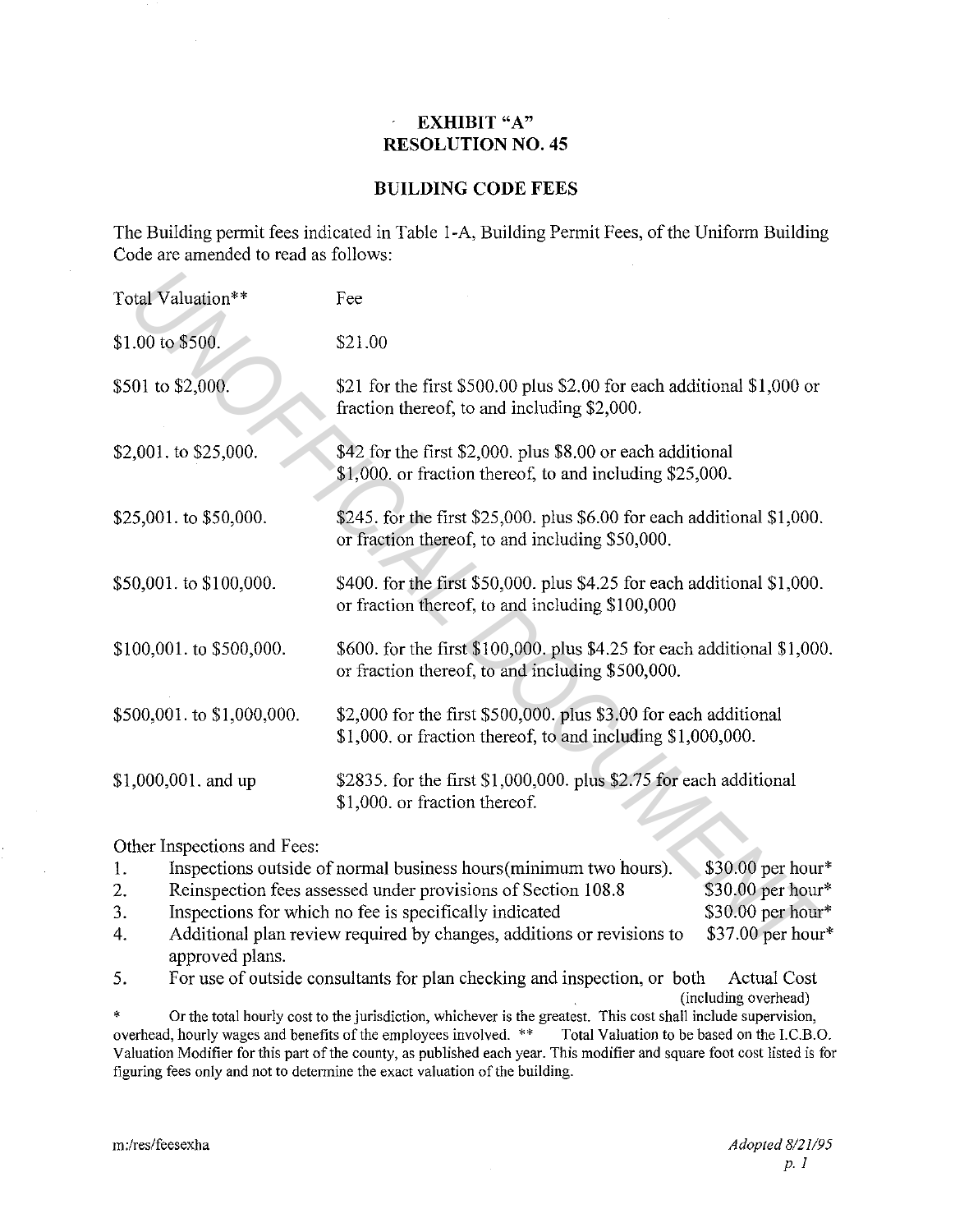# **PLANS CHECK FEE**

Plan Review Fees shall be 65 percent of the building permit fee in accordance with Section 107.3 of the Uniform Building Code.

# **OVERTIME FEE**

| $\mathbf{1}$ . | Plans checker            | $$59.50$ per hour |
|----------------|--------------------------|-------------------|
| 2.             | Inspector                | $$48.00$ per hour |
| 3.             | Permit Specialist        | $$35.00$ per hour |
| 4.             | <b>Building Official</b> | $$67.50$ per hour |

# PLUMBING CODE FEES

| Permit Issuance                         | \$20.00 |
|-----------------------------------------|---------|
| For issuing of each supplemental permit | \$10.00 |

|                |                                                      | <b>OVERTIME FEE</b>                                                                   |         |
|----------------|------------------------------------------------------|---------------------------------------------------------------------------------------|---------|
| 1.             | Plans checker                                        | \$59.50 per hour                                                                      |         |
| 2.             | Inspector                                            | \$48.00 per hour                                                                      |         |
| 3.             | Permit Specialist                                    | \$35.00 per hour                                                                      |         |
| 4.             | <b>Building Official</b>                             | \$67.50 per hour                                                                      |         |
|                |                                                      |                                                                                       |         |
|                |                                                      | PLUMBING CODE FEES                                                                    |         |
|                |                                                      |                                                                                       |         |
|                |                                                      |                                                                                       |         |
| 1.             | Permit Issuance                                      |                                                                                       | \$20.00 |
| $\mathbf{2}$ . | For issuing of each supplemental permit              |                                                                                       | \$10.00 |
|                |                                                      |                                                                                       |         |
|                | Unit fee schedule (In addition to item 1 or 2 above) |                                                                                       |         |
| 1.             |                                                      | For each plumbing fixture or trap or set of fixtures on one trap (including water,    |         |
|                |                                                      | drainage, piping and backflow protection therefor)                                    | \$7.00  |
| 2.             |                                                      | For each building sewer and each trailer park sewer                                   | \$15.00 |
| 3.             |                                                      | Rainwater systems - per drain (inside building)                                       | \$7.00  |
| 4.             | For each cesspool (when permitted)                   |                                                                                       | \$25.00 |
| 5.             | For each private sewer disposal system               |                                                                                       | \$40.00 |
| 6.             | For each water heater and/or vent                    |                                                                                       | \$7.00  |
| 7.             |                                                      | For each gas piping system of one to five outlets                                     | \$5.00  |
| 8.             |                                                      | For each additional gas piping system outlet, per outlet.                             | \$1.00  |
| 9.             |                                                      | For each industrial waste pre-treatment interceptor including its trap and            |         |
|                |                                                      | vent, excepting kitchen type grease interceptors functioning as fixture traps         | \$7.00  |
| 10.            |                                                      | For installation, alteration or repair of water piping and/or water treating          | \$7.00  |
|                | equipment, each                                      |                                                                                       |         |
| 11.<br>12.     |                                                      | For repair or alteration of drainage or vent piping, each fixture                     | \$7.00  |
|                | protection devices therefore                         | For each lawn sprinkler system on any one meter including backflow                    | \$7.00  |
| 13.            |                                                      | For atmospheric type vacuum breakers not included in item 2:                          |         |
|                | $1$ to 5                                             |                                                                                       | \$5.00  |
|                | over 5, each                                         |                                                                                       | \$1.00  |
| 14.            |                                                      | For each backflow protective device other than atmospheric type vacuum type breakers: |         |
|                | 2 inches and smaller                                 |                                                                                       | \$7.00  |
|                | Over 2 inches                                        |                                                                                       | \$15.00 |
|                |                                                      |                                                                                       |         |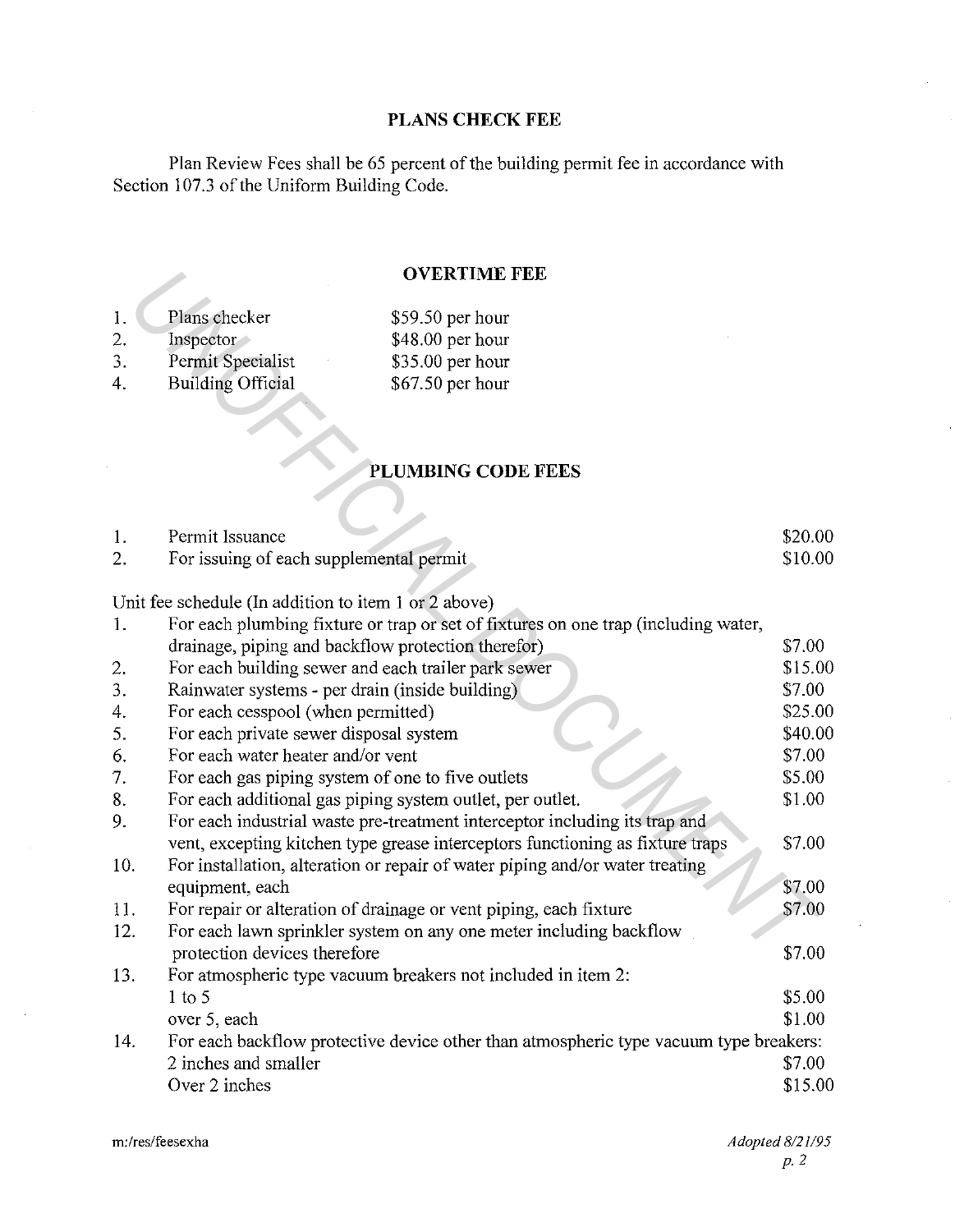Other inspection and fees

| Ι. | Inspections outside of normal business hours (min. charge - 2 hours)         | $$30.00*$ |
|----|------------------------------------------------------------------------------|-----------|
| 2. | Reinspection fee assessed under Section                                      | $$30.00*$ |
| 3. | Inspections for which no fee is specifically indicated (min. charge 2 hours) | $$30.00*$ |
| 4. | Additional plans review required by changes, additions or revisions to       |           |
|    | approved plans (minimum charge one-half hour)                                | $$30.00*$ |
|    |                                                                              |           |

# **MECHANICAL CODE FEES**

|                  | <b>MECHANICAL CODE FEES</b>                                                                                                                                            |         |
|------------------|------------------------------------------------------------------------------------------------------------------------------------------------------------------------|---------|
|                  | Permit Issuance                                                                                                                                                        |         |
| 1.               | For the issuance of each permit                                                                                                                                        | \$20.00 |
| $\overline{2}$ . | For issuing each supplemental permit for which the original permit<br>has not expired, been canceled or finaled.                                                       | \$5.50  |
|                  | Unit Fee Schedule                                                                                                                                                      |         |
| 1.               | For the installation or relocation of each forced air or<br>Furnaces.                                                                                                  |         |
|                  | gravity-type furnace or burned, including ducts and vents attached to such<br>appliance, up to and including 100,000 Btu/h (29.3 kW).                                  | \$12.25 |
|                  |                                                                                                                                                                        |         |
|                  | For the installation or relocation of each forced air or gravity-type furnace or                                                                                       |         |
|                  | burner, including ducts and vents attached to such an appliance over 100,000                                                                                           |         |
|                  | Btu/h (29.3 kW)                                                                                                                                                        | \$15.25 |
|                  | For the installation or relocation of each floor furnace, including vent                                                                                               | \$12.25 |
|                  | For the installation or relocation of each suspended heater, recessed wall heater                                                                                      |         |
|                  | or floor mounted unit heater                                                                                                                                           | \$12.25 |
| 2.               | Appliance Vents. For the installation, relocation, or replacement of each                                                                                              |         |
|                  | appliance vent installed and not included in an appliance permit                                                                                                       | \$5.50  |
|                  |                                                                                                                                                                        |         |
| 3.               | Repairs and Additions. For the repair of, alteration of, or addition to each<br>heating appliance, refrigeration unit, cooling unit, absorption unit, or each heating, |         |
|                  | cooling, absorption or evaporation cooling system, including installation of controls                                                                                  |         |
|                  | regulated by the Mechanical Code                                                                                                                                       | \$12.00 |
| 4.               | Boilers, Compressors, and Absorption Systems. For the installation or                                                                                                  |         |
|                  | relocation of each boiler or compressor to and including three horsepower                                                                                              |         |
|                  | (10.6 kW) or for each absorption system to and including 100,000 Btu/h (29.4 kW)                                                                                       | \$12.50 |
|                  | For the installation or relocation of each boiler or compressor over three                                                                                             |         |
|                  | horsepower (10.6 kW) to and including 15 horsepower (52.7 kW) or for each                                                                                              |         |

 $\sim$ 

 $\bar{\beta}$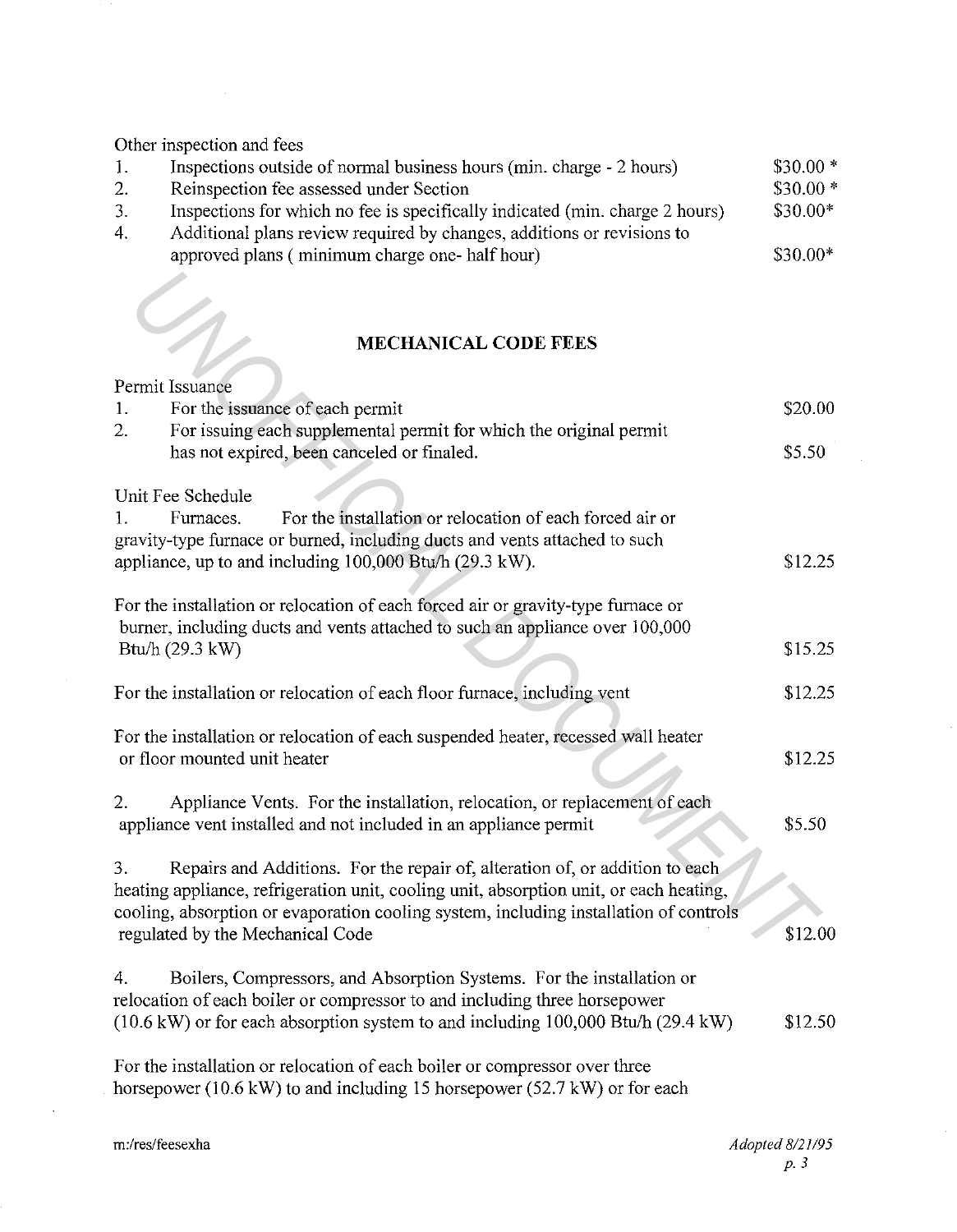| absorption system over $100,000$ Btu/h (29.3 kW) to and including 500,000<br>Btu/h (146.6 kW)                                                                                                                                                            | \$23.00          |
|----------------------------------------------------------------------------------------------------------------------------------------------------------------------------------------------------------------------------------------------------------|------------------|
| For the installation or relocation of each boiler or compressor over 15<br>horsepower (57.7 kW) to and including 30 horsepower (105.5 kW), or for<br>each absorption system over 500,000 Btu/h (146.6 kW) to and including<br>1,000,000 Btu/h (293.1 kW) | \$32.00          |
| For the installation or relocation of each boiler or compressor over 30<br>horsepower (105.5 kW) to and including 50 horsepower 176 kW), or for each<br>absorption system over 1,000,000 Btu/h (293.1 kW) to and including<br>1,750,000 Btu/h 512.9 kW)  | \$48.00          |
| For the installation or relocation of each boiler or compressor over 50<br>horsepower (176 kW), or for each absorption system over 1,750,000<br>Btu/h (512.9 kW)                                                                                         | \$80.00          |
| Evaporative Coolers For each evaporative cooler other than<br>6.<br>the portable type                                                                                                                                                                    | \$8.50           |
| Ventilation and Exhaust. For each ventilation fan connected to a single duct<br>7.                                                                                                                                                                       | \$5.50           |
| For each ventilation system which is not a portion of a heating or air-<br>conditioning system authorized by a permit                                                                                                                                    | \$8.50           |
| For the installation of each hood which is served by a mechanical exhaust,<br>including the ducts for such a hood.                                                                                                                                       | \$8.50           |
| 8.<br>Incinerators. For the installation or relocation of each domestic type<br>incinerator                                                                                                                                                              | \$15.00          |
| For the installation or relocation of each commercial or industrial type<br>incinerator                                                                                                                                                                  | \$64.50          |
| 9.<br>Miscellaneous. For each appliance or piece of equipment regulated<br>by the Mechanical Code but not classes in other appliance categories, or for<br>which no other fee is listed in the Code                                                      | \$9.00           |
| When Appendix B. Chapter 13., is applicable (See Section 103), permit fees for fuel gas piping                                                                                                                                                           |                  |
| shall be as follows:<br>For each gas pipe system of one to four outlets<br>For each gas piping system additional outlets over 5, each                                                                                                                    | \$5.00<br>\$1.00 |
| When Appendix B, Chapter 14, is applicable )See Section 103, permit fees for process piping                                                                                                                                                              |                  |

 $\bar{z}$ 

shall be as follows:

 $\sim 10^7$ 

 $\alpha$  .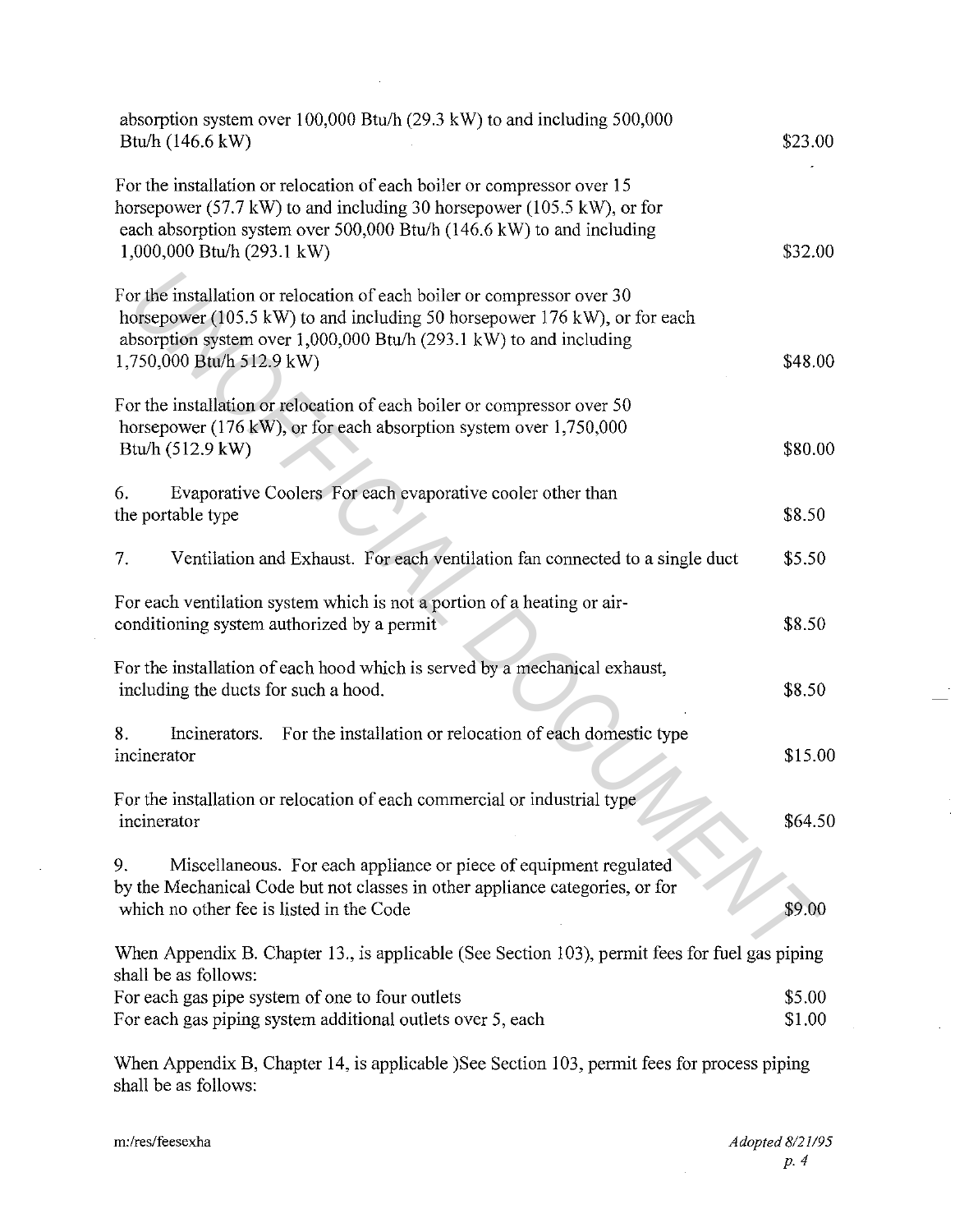|     | For each hazardous process piping system (HPP) on one to four outlets               | \$5.00    |
|-----|-------------------------------------------------------------------------------------|-----------|
|     | For each piping system of five or more outlets, per outlet                          | \$1.00    |
|     | For each non hazardous process piping system (NPP) of one to four outlets           | \$5.00    |
|     | For each piping system of five or more outlets, per outlet                          | \$.50     |
|     | Other Inspection and Fees                                                           |           |
| -1. | Inspection fees outside business hours, per hour                                    | $$37.50*$ |
| 2.  | Reinspeciton fees assess under provisions of Section 116.6, per inspection \$37.50* |           |
| 3.  | Inspection for which no fee is specifically indicated, (Minimum charge -            |           |
|     | one half hour                                                                       | $$37.50*$ |
| 4.  | Additional plan review required by changes, additions, or revisions to              |           |
|     | plans or to plans for which an initial review has been completed                    |           |
|     | (minimum charge one-half hour                                                       | $$37.50*$ |

# **MISCELLANEOUS FEES**

| 2. | Reinspeciton fees assess under provisions of Section 116.6, per inspection $$37.50*$                               |                                                                           |           |
|----|--------------------------------------------------------------------------------------------------------------------|---------------------------------------------------------------------------|-----------|
| 3. | Inspection for which no fee is specifically indicated, (Minimum charge -<br>one half hour                          |                                                                           |           |
| 4. | Additional plan review required by changes, additions, or revisions to                                             |                                                                           |           |
|    | plans or to plans for which an initial review has been completed                                                   |                                                                           |           |
|    | (minimum charge one-half hour                                                                                      |                                                                           | $$37.50*$ |
|    |                                                                                                                    |                                                                           |           |
|    | *Or the total hourly cost to the City, whichever is greatest. The cost shall include supervision,                  |                                                                           |           |
|    | overhead, equipment, hourly wages and fringe benefits of the employees involved.                                   |                                                                           |           |
|    |                                                                                                                    |                                                                           |           |
|    |                                                                                                                    |                                                                           |           |
|    |                                                                                                                    |                                                                           |           |
|    |                                                                                                                    | <b>MISCELLANEOUS FEES</b>                                                 |           |
| 1. | Pre-application fees for preliminary review and evaluation (non-structure)                                         |                                                                           | no fee    |
| 2. | Demolition permit                                                                                                  | \$70.00                                                                   |           |
| 3. | Mobile home location permit                                                                                        | \$52.50                                                                   |           |
| 4. | House Moving                                                                                                       |                                                                           |           |
|    | Class I and II Moving permit<br>a.                                                                                 | \$65.00                                                                   |           |
|    | Inspection fee                                                                                                     | \$50.00*                                                                  |           |
|    | *Plus \$30.00 per hour after the first hour and \$.50 per mile if the building to be moved is outside of the City. |                                                                           | \$65.00   |
|    | Class III and IV Moving permit<br>b.<br>c.                                                                         | A cash deposit or Surety bond as indemnity to damage or injury to City    |           |
|    |                                                                                                                    | property in accordance with the House Moving Ordinance, Section 5.        |           |
|    | d.                                                                                                                 | A Liability Insurance policy, naming the City as an additional insured in |           |
|    | accordance with the House Moving Ordinance, Section 5.                                                             |                                                                           |           |
|    | e.                                                                                                                 | A cash deposit or a corporate surety bond for completion of the           |           |
|    |                                                                                                                    | house moved in accordance with the House Moving Ordinance, Section 5.     |           |
|    |                                                                                                                    |                                                                           |           |
| 5. | Minimum Housing Inspection                                                                                         |                                                                           | \$50.00*  |
|    | *Plus \$30.00 per hour after the first hour.                                                                       |                                                                           |           |
| 6. | Work without a permit                                                                                              |                                                                           |           |
|    | See Section 107.5 of the Uniform Building Code<br>a.                                                               |                                                                           |           |
|    |                                                                                                                    |                                                                           |           |
| 7. | Special Inspections (requested)                                                                                    |                                                                           |           |
|    | Fire or flood damage<br>a.                                                                                         | \$50.00                                                                   |           |
|    | b.<br>Mini Day Care or Day Care                                                                                    | \$50.00                                                                   |           |
|    |                                                                                                                    |                                                                           |           |

i.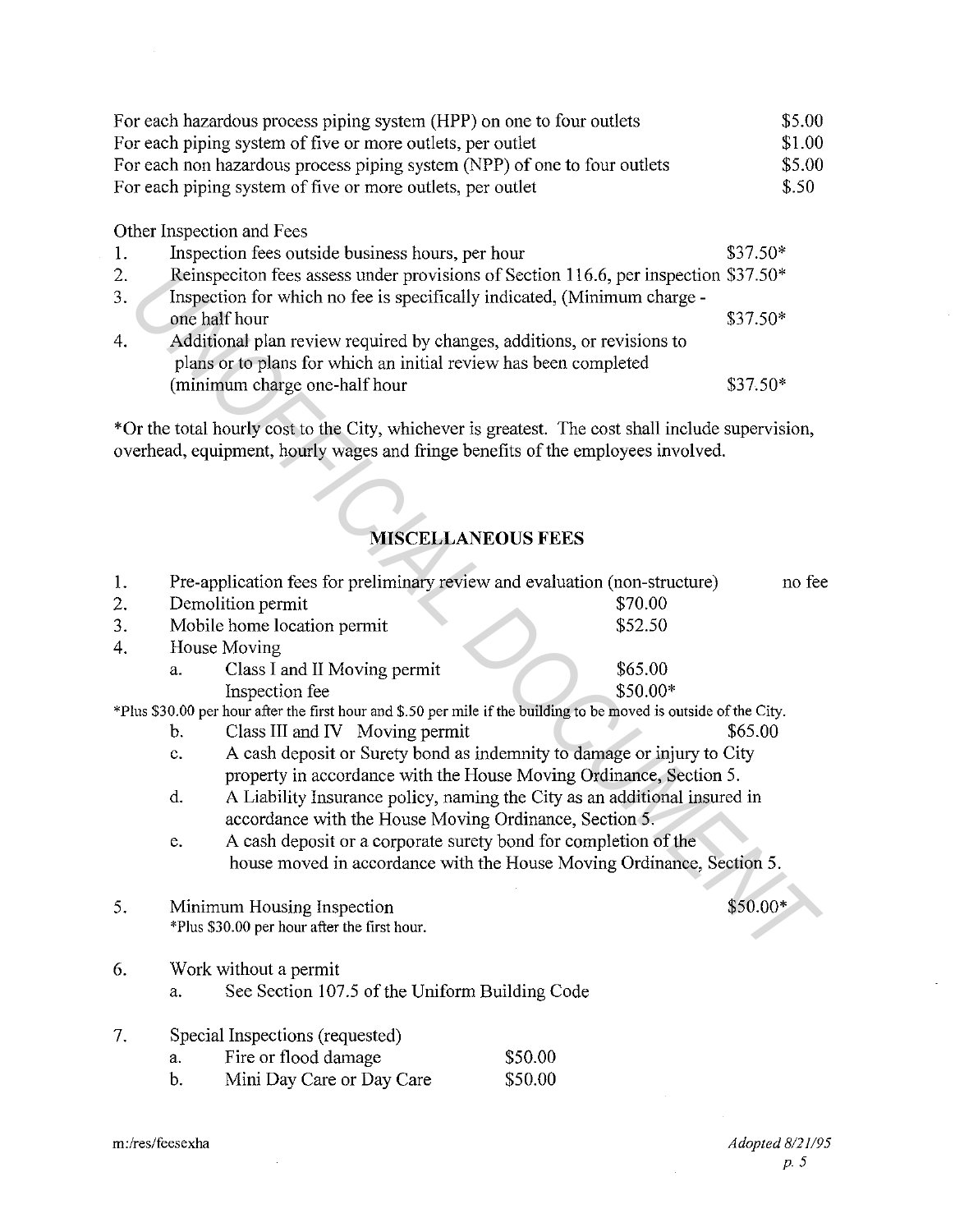| c. | Nursing Homes, Hospitals, et al.             | $$50.00*$ |
|----|----------------------------------------------|-----------|
|    | *Plus \$30.00 per hour after the first hour. |           |

d. Special occupancies

- 8. Excess inspections created by contractor for a given inspection called for the UBC. Per inspection  $$32.00$
- 9. Condominium conversion plans review fees: 1-30 units \$250.00 31-99 units \$375.00 100 or more \$500.00

| 10. |    | Tents, canopies and air supported structures |          |
|-----|----|----------------------------------------------|----------|
|     | а. | Plans check fee                              | \$88.00  |
|     |    | <b>Basis Permit Fee</b>                      | \$135.00 |

# **ENERGY CODE FEES**

| У.  | Condominium conversion plans review tees:           |                                                                                            |                                                                                                         |
|-----|-----------------------------------------------------|--------------------------------------------------------------------------------------------|---------------------------------------------------------------------------------------------------------|
|     | $1-30$ units                                        | \$250.00                                                                                   |                                                                                                         |
|     | 31-99 units                                         | \$375.00                                                                                   |                                                                                                         |
|     | 100 or more                                         | \$500.00                                                                                   |                                                                                                         |
|     |                                                     |                                                                                            |                                                                                                         |
| 10. | Tents, canopies and air supported structures        |                                                                                            |                                                                                                         |
|     | Plans check fee<br>a.                               | \$88.00                                                                                    |                                                                                                         |
|     | <b>Basis Permit Fee</b><br>$\mathbf b$ .            | \$135.00                                                                                   |                                                                                                         |
| 11. |                                                     | A flat basis fee of \$4.50 will be collected on each approved plans that are issued in     |                                                                                                         |
|     |                                                     |                                                                                            | accordance with the Uniform Building Code. For multi-family projects the basic fee of \$4.50 is         |
|     |                                                     |                                                                                            | for the first living unit and a \$2.00 for each additional living unit in the project. This fee is to b |
|     |                                                     | forwarded to the Washington State Building Code Council on a quarterly basis in accordance |                                                                                                         |
|     | with State law.                                     |                                                                                            |                                                                                                         |
|     |                                                     |                                                                                            |                                                                                                         |
|     |                                                     |                                                                                            |                                                                                                         |
|     |                                                     |                                                                                            |                                                                                                         |
|     |                                                     | <b>ENERGY CODE FEES</b>                                                                    |                                                                                                         |
| 1.  |                                                     | In addition to the Building Code fees, an Energy Code plans check fee is hereby            |                                                                                                         |
|     |                                                     | established to check for energy requirements now called for by the Washington State Energy |                                                                                                         |
|     | Code Chapter 51-11 WAC.                             |                                                                                            |                                                                                                         |
|     |                                                     |                                                                                            |                                                                                                         |
|     | Single family                                       |                                                                                            | \$60.00                                                                                                 |
|     | Residential Remodel/Addition                        |                                                                                            | \$45.00                                                                                                 |
|     | Multi-family                                        |                                                                                            |                                                                                                         |
|     | per first building                                  |                                                                                            | \$100.00                                                                                                |
|     | each additional building of the same general design |                                                                                            | \$20.00                                                                                                 |
|     | New Commercial Building                             | 0 to 12,000 sq. ft.                                                                        | \$80.00                                                                                                 |
|     | 12,001 to $60,000$ sq. ft.                          |                                                                                            | \$140.00                                                                                                |
|     | 60,001 to 200,000 sq ft.                            |                                                                                            | \$195.00                                                                                                |
|     | 200,001 and over                                    |                                                                                            | \$265.00                                                                                                |
|     |                                                     |                                                                                            |                                                                                                         |

Remodels

one-half of the above fee (new Com. Bldg)

Warehouses 70% of the above Commercial.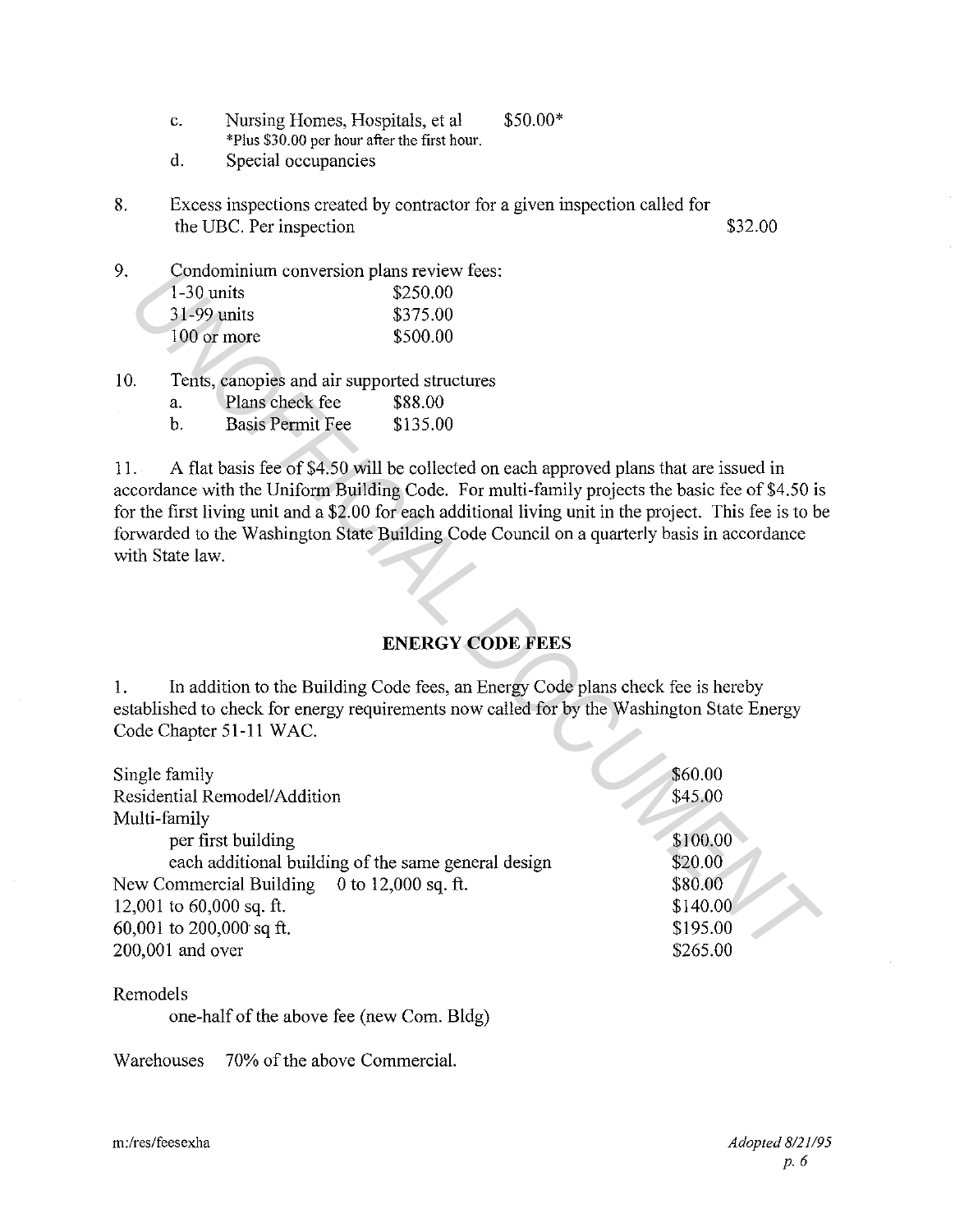Tenant Improvement

| No Energy Code change     | \$15.00  |
|---------------------------|----------|
| 0 to $1,500$ sq ft        | \$37.50  |
| 1,500 to 3,000 sq ft.     | \$52.50  |
| 3,001 to 10,000 sq ft     | \$75.00  |
| 10,001 to $25,000$ sq ft. | \$110.00 |
| $25,001$ sq ft. and over  | \$145.00 |
|                           |          |

# **GRADING PERMIT AND PLANS CHECK**

| Fees for Special Inspections for Energy Code Requirements shall be one hundred and<br>irty percent (130%) of the plans check fees. |              |
|------------------------------------------------------------------------------------------------------------------------------------|--------------|
| <b>GRADING PERMIT AND PLANS CHECK</b>                                                                                              |              |
| Grading Plan Review Fees as listed in Table A-33-A of the Uniform Building Code is<br>mended by the following:                     |              |
| 50 cubic yards or less                                                                                                             | No fee       |
| 51 to 100 cubic yards                                                                                                              | \$12.50      |
| 101 to $1,000$ cubic yards                                                                                                         | \$21.50      |
| 1,001 to 10,000 cubic yards                                                                                                        | \$27.50      |
| 10,001 to 100,000 cubic yards - for 1st 10,000 cu. yd.                                                                             | 27.50        |
| plus \$12.50 for each additional 10,000 cu. yd. or fraction thereof.                                                               |              |
| 100,001 to 200,000 cubic yards - for the 1st 100,000 cu. yd.<br>\$150.00                                                           |              |
| plus \$8.00 for each additional 10,000 cu. yd. or fraction thereof.                                                                |              |
| 200,001 cubic yards or more - for the first 200,000 cu yds                                                                         | \$225.00     |
| plus \$4.00 for each additional 10,000 cu. yd. or fraction thereof.                                                                |              |
| ther fees:                                                                                                                         |              |
| dditional plans review required by changes, additions or revisions to<br>proved plans (half hour minimum)                          | \$30.00 hour |
| Grading Permit Fees as indicated in Table A-33-B of the Uniform Building Code are<br>ereby amended as follows:                     |              |
| 50 cubic yards                                                                                                                     | \$15.00      |
| 51 to 100 cubic yards                                                                                                              | \$21.50      |
| 101 to 1.000 cubic vards, for the first 100 vards                                                                                  | \$21.50      |

# Other fees:

| 50 cubic yards                                                       | \$15.00  |
|----------------------------------------------------------------------|----------|
| 51 to 100 cubic yards                                                | \$21.50  |
| 101 to 1,000 cubic yards, for the first 100 yards                    | \$21.50  |
| plus \$9.00 for each additional 100 cu. yards or fraction thereof.   |          |
| 1,001 to 10,000 cubic yards - for the 1st 1,000 cu. yds              | \$97.00  |
| plus \$8.25 for each additional 1,000 cu. yds. or fraction thereof.  |          |
| 10,001 to 100,000 cubic yards - for 1st 10,000 cu. yds               | \$170.00 |
| plus \$21.50 for each additional 10,000 cu. yds or fraction thereof. |          |
| 100,001 cubic yards or more - for the first 100,000 cu yds.          | \$362.00 |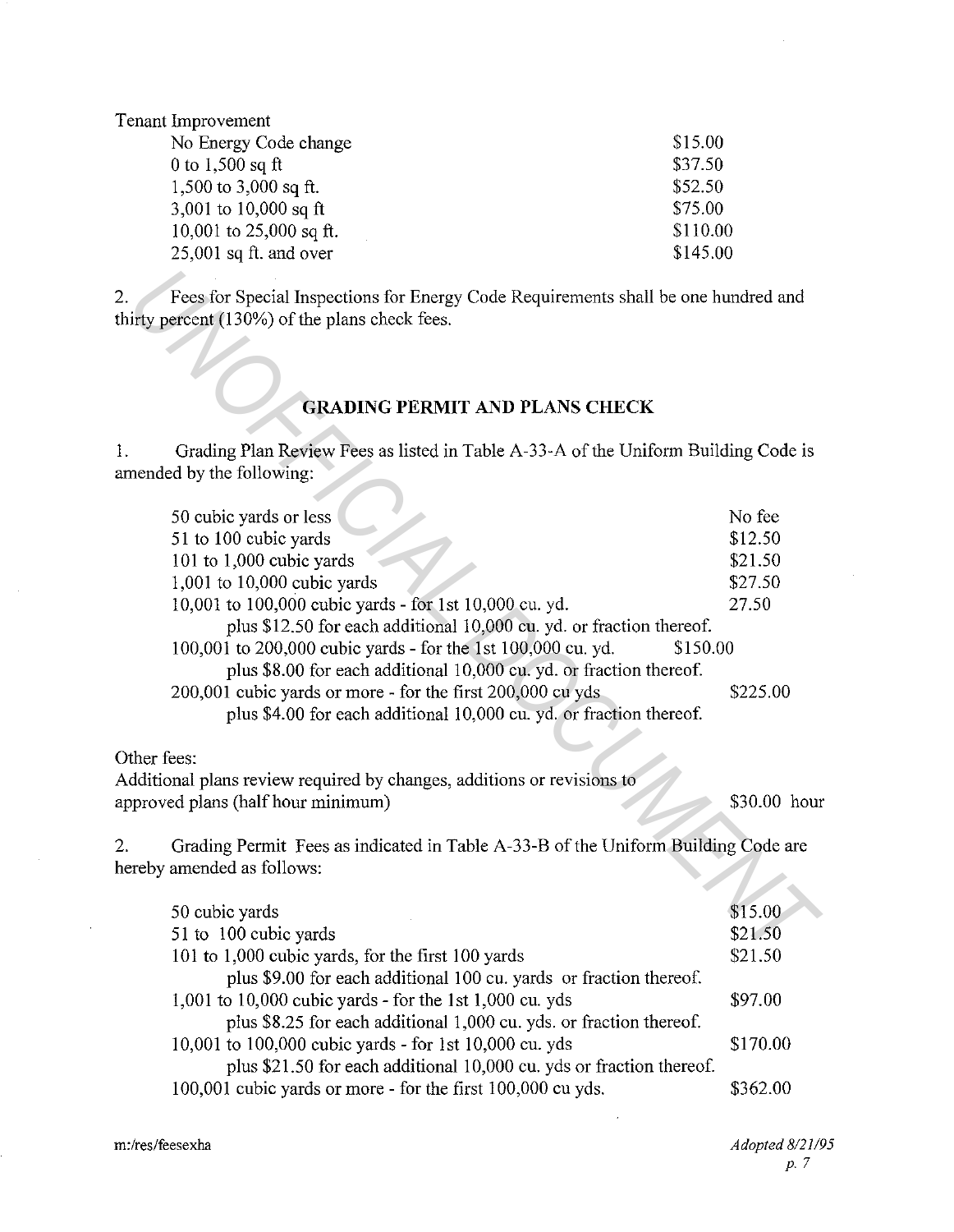plus \$21.50 for each addl. 100,000 cu. yds or fraction thereof.

Other Inspections and Fees

| Ι. | Inspections outside of normal business hours (two hour minimum)                        | \$30.00 hour |  |
|----|----------------------------------------------------------------------------------------|--------------|--|
| 2. | Reinspection fees assessed under provisions of Section 108.8                           | \$30.00 hour |  |
| 3. | Inspections for which no fee is specifically indicated (1/2 hour minimum) \$30.00 hour |              |  |

Note: All footnotes in table A-33-A and A-33-B are still valid.

# **SIGN FEES**

I. Fees collected for **sign construction permit and plans check fee** for sign erected in accordance with the Uniform Sign Code will be collected in accordance with table 1-A in this exhibit A as revised and based on the evaluation established by the owner or installer. The U.S.C. fee schedule will start at the \$1,000.00 valuation mark. Sign valued for less than \$1,000.00 will have a permit fee of \$40.00 and a Plans check fee of \$26.00 plus the WSBCC fee.

*UNOFFICIAL DOCUMENT*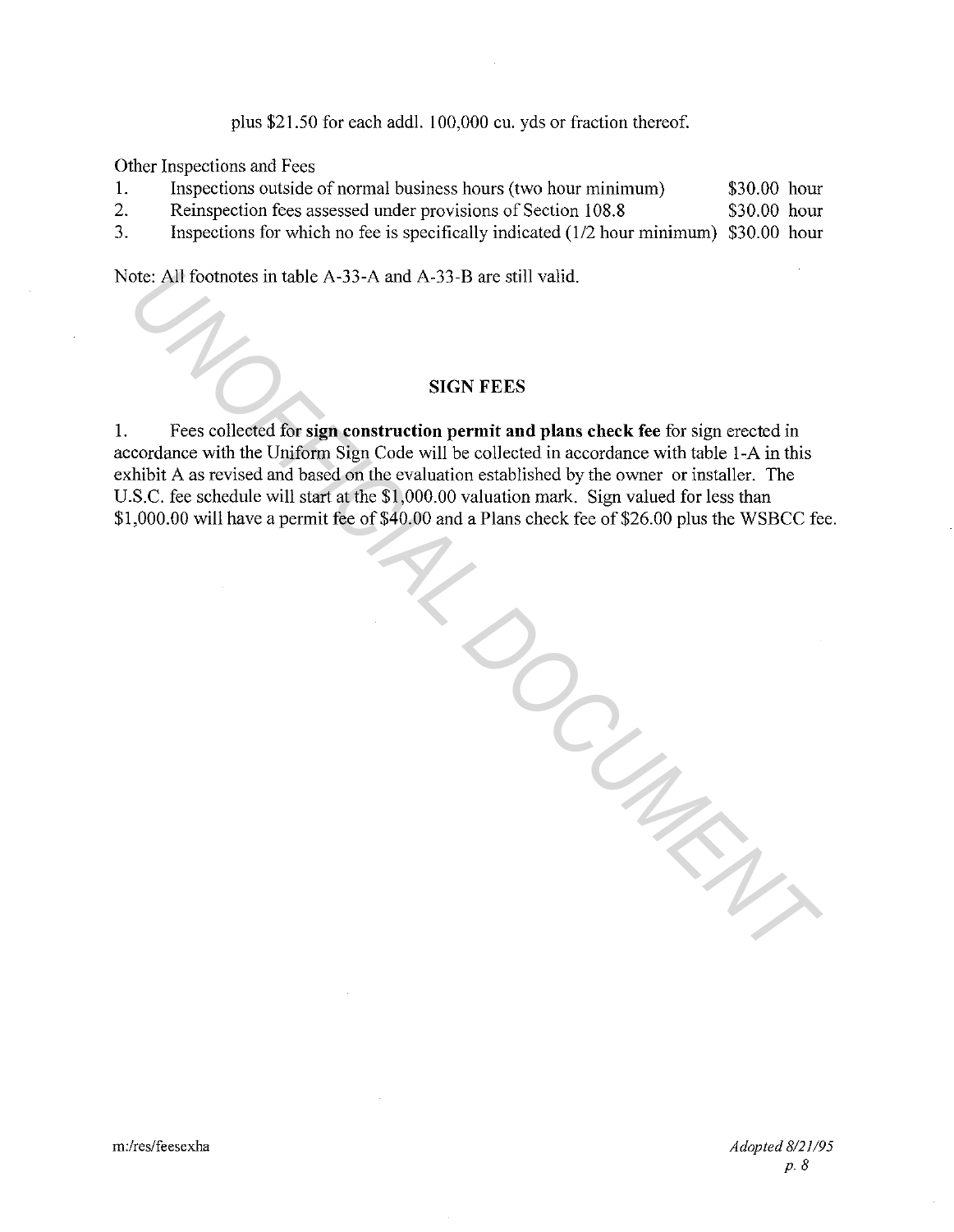# EXHIBIT "B" RESOLUTION NO. 45

# COMMUNITY DEVELOPMENT PERMIT FEES

| 1.  | Pre-proposal Guidance Conference                                                                                                                                                                                      | No Charge                                                                       |
|-----|-----------------------------------------------------------------------------------------------------------------------------------------------------------------------------------------------------------------------|---------------------------------------------------------------------------------|
| 2.  | <b>Annexation Petition</b>                                                                                                                                                                                            | \$350<br>plus consultant charges                                                |
| 3.  | <b>Appeal to City Council</b>                                                                                                                                                                                         | \$210                                                                           |
| 4.  | <b>Appeal of Hearing Examiner Decision</b>                                                                                                                                                                            | \$350                                                                           |
| 5.  | <b>Comprehensive Plan Amendment</b>                                                                                                                                                                                   | \$500                                                                           |
| 6.  | <b>Conditional Use Permit</b>                                                                                                                                                                                         | \$700<br>plus consultant charges over 4 hours                                   |
| 7.  | <b>Director's Decision</b><br>(Includes less than 10% variance of required yard setback, etc.)                                                                                                                        | \$125                                                                           |
| 8.  | <b>EIS</b> - Preparation and review of Environmental Impact Statement:<br>Actual Costs - including staff and consultant charges. The Community<br>shall be place with the City before any work on the EIS is started. | Development Director shall estimate a final cost. A deposit of 33% of that cost |
| 9.  | <b>Final Plat</b>                                                                                                                                                                                                     | \$1,000<br>plus \$25 per lot and any consultant fees                            |
| 10. | Lot Line Adjustment                                                                                                                                                                                                   | \$180                                                                           |
| 11. | Major modification of approved preliminary plat:                                                                                                                                                                      | \$350<br>plus actual costs over 10 hours                                        |
| 12. | <b>Major Variance</b>                                                                                                                                                                                                 | \$700<br>plus consultant charges over 4 hours                                   |
| 13. | <b>Minor Variance</b>                                                                                                                                                                                                 | \$180<br>plus any consultant fees                                               |
| 14. | Preliminary Plat or Binding Site Plan                                                                                                                                                                                 | \$1,000<br>plus consultant fees over 4 hours                                    |
|     |                                                                                                                                                                                                                       |                                                                                 |

*m:!res!feesexhb* 

. *Adopted 8121195 p.* 1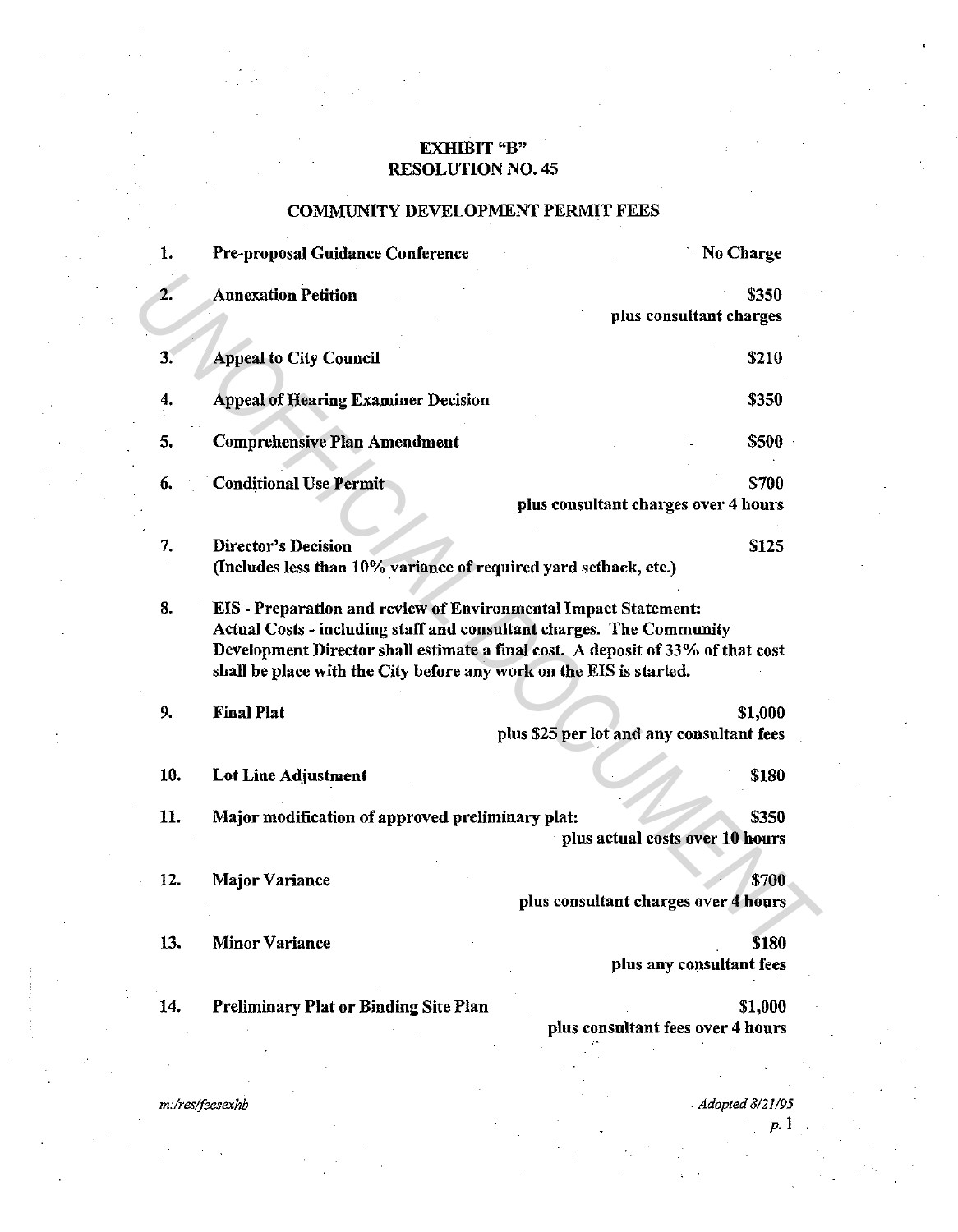| 15. | <b>Preliminary Plat Inspection Fee</b>                                                               | \$1,000                                                                         |
|-----|------------------------------------------------------------------------------------------------------|---------------------------------------------------------------------------------|
|     | (Payable at time of submittal of construction drawings)                                              |                                                                                 |
| 16. | <b>SEPA Checklist</b>                                                                                |                                                                                 |
|     | Review & Issuance of a Threshold Determination                                                       | First Review - \$400<br><b>Subsequent Reviews (if necessary) - Actual Costs</b> |
| 17. | <b>Shoreline Permits</b>                                                                             |                                                                                 |
|     | A. Substantial Development Permit: \$350 for one single family lot - actual                          |                                                                                 |
|     | costs for all others.<br>B. Conditional Use Permit Variance: \$400 for one single family lot-\$3,000 |                                                                                 |
|     | plus consultant fees over 4 hours for all others.                                                    |                                                                                 |
| 18. | <b>Short Plat</b>                                                                                    | \$1,000                                                                         |
|     | plus consultant fees over 4 hours -or actual costs, whichever is less                                |                                                                                 |
| 19. | <b>Substantial Zoning Amendment</b>                                                                  | \$3,000                                                                         |
|     |                                                                                                      |                                                                                 |
| 20. | <b>Zoning Amendment</b>                                                                              | \$700                                                                           |
|     |                                                                                                      |                                                                                 |
|     |                                                                                                      |                                                                                 |
|     |                                                                                                      |                                                                                 |
|     |                                                                                                      |                                                                                 |
|     |                                                                                                      |                                                                                 |
|     |                                                                                                      |                                                                                 |
|     |                                                                                                      |                                                                                 |
|     |                                                                                                      |                                                                                 |
|     |                                                                                                      |                                                                                 |
|     |                                                                                                      |                                                                                 |
|     |                                                                                                      |                                                                                 |
|     |                                                                                                      |                                                                                 |
|     |                                                                                                      |                                                                                 |
|     |                                                                                                      |                                                                                 |
|     |                                                                                                      |                                                                                 |

*m:lresffeesexhb* · *Adopted 8121195* 

*p.2*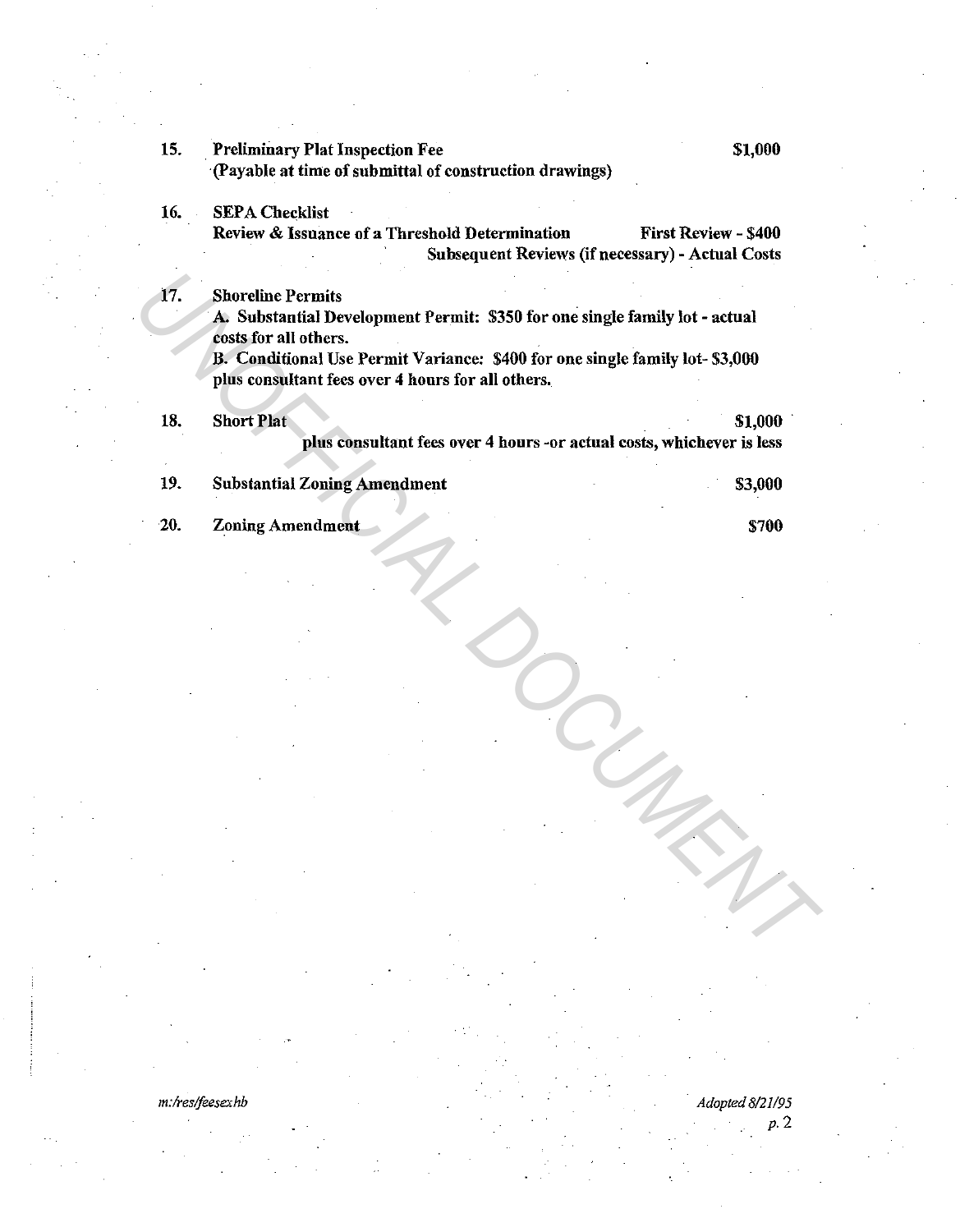# EXHIIT "C" RESOLUTION NO. 45

# PUBLIC WORKS PERMITS AND SERVICES FEES

# 1. General Inspection Fee For inspections not other listed - \$50.00/honr

- **Clearing and Grading Permit** When not included as part of a preliminary plat application - \$200.00
- 3. Right-of-Way Use Permit Authorizing to use right-of-way for construction parking or other nouitrusive~use - \$150.00
- 4. Right-of-Wav Vacation "Sale" of city right-of-way to abutting property owners - \$500.00
- 5. Sign Permit Temporary signs for less than 30 days - \$50.00
- 6. Stormwater Review Fee \$150.00 plus any staff time in excess of four hours.
- 7. Street Openin Permit \$200 or actual staff and consultant charges.

# 8. Tree Cutting Permit

For residential or comercial cutting on a lot or in an area zoned for more than one single family home. For example: Clear cutting for a commercial building or cutting on a large tract - probably in anticipation of rezoning tract to residential lots some time in the future - \$200.00 **EXAMPLE INSTEAD THE SET AND THE SET AND ASSUMED ASSUMED AND THE SET ON THE SET ON THE UNIT When not included as part of a preliminary plat application - \$200.00<br>
3. Bight-of-Nigy Lise Permit<br>
Authorizing to use right-of-N** 

*m:!reslfeesexhc Adopted 8121195*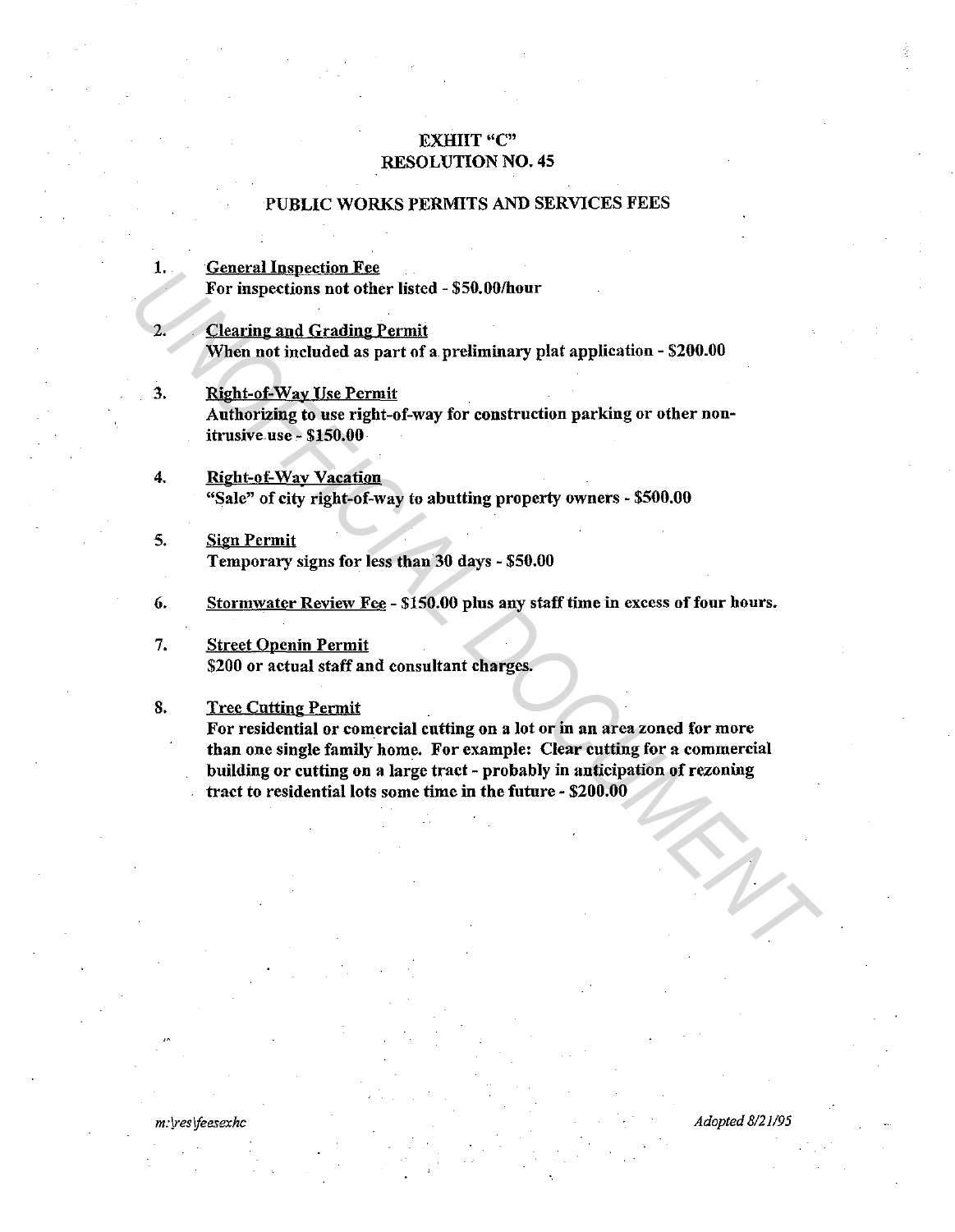# EXHIBIT "D" RESOLUTION NO. 45

### THE FOLLOWING FEES ARE ASSESSED BY AND PAID TO FIRE DISTRICT NO. 3

### CONSTRUCTION PLAN REVIEW, AS REQUIRED BY THE FIRE CHIEF

A plan review fee not to exceed 5% of the City's building permit fee will be charged for fire department review of requirements for construction and inspection of requirements for buildings classified as Group A, B, E, F, H, I, M, R, Sand U. **CONSTRUCTION PLAN REVIEW, AS REQUIRED BY THE FIRE CHEEF**<br> **A** plan review for not to exceed 5% of the City's building permit fee will be charged for fire department<br>
review of requirements for construction and inspection

### FALSE FIRE ALARMS

In the event of more than two false alarms in any 90-day period, the Chief may charge a fee for fire department response as specified below:

> **Fee** No Fee \$50.00 \$250.00 each

| <b>False Alarms</b>   |  |
|-----------------------|--|
| First and second      |  |
| Third                 |  |
| Fourth and additional |  |

EXCEPTION: False alarms resulting from the failure of a fire alarm service technician notifying the central, proprietary or remote monitoring station shall be billed at the rate of \$250.00 for each occurrence.

### FIREWORKS FEES

a.. Fees for temporary fireworks stand permit \$100.00

b. Fees for a public display permit \$245.00

p. I

A liability policy(s) is required in accordance with the Fireworks Ordinance and as follows for both fireworks stands and public displays.

- A. \$500,000 for injuries to any one person in one accident or occurrence.
- B. \$1,000,000 for injuries to two or more persons in any one accident or **occurrence.**
- C. \$500,000 for damage to property in any once accident or occurrence.
- D. \$1,000,000 combines single limit for any one accident or occurrence.

A Bond for Clean up is required in accordance with the Fireworks Ordinance in the amount of \$500.00 in a bond or cashier's check for all fireworks stands.

m:/res/feesexhd *Adopted 8/21195*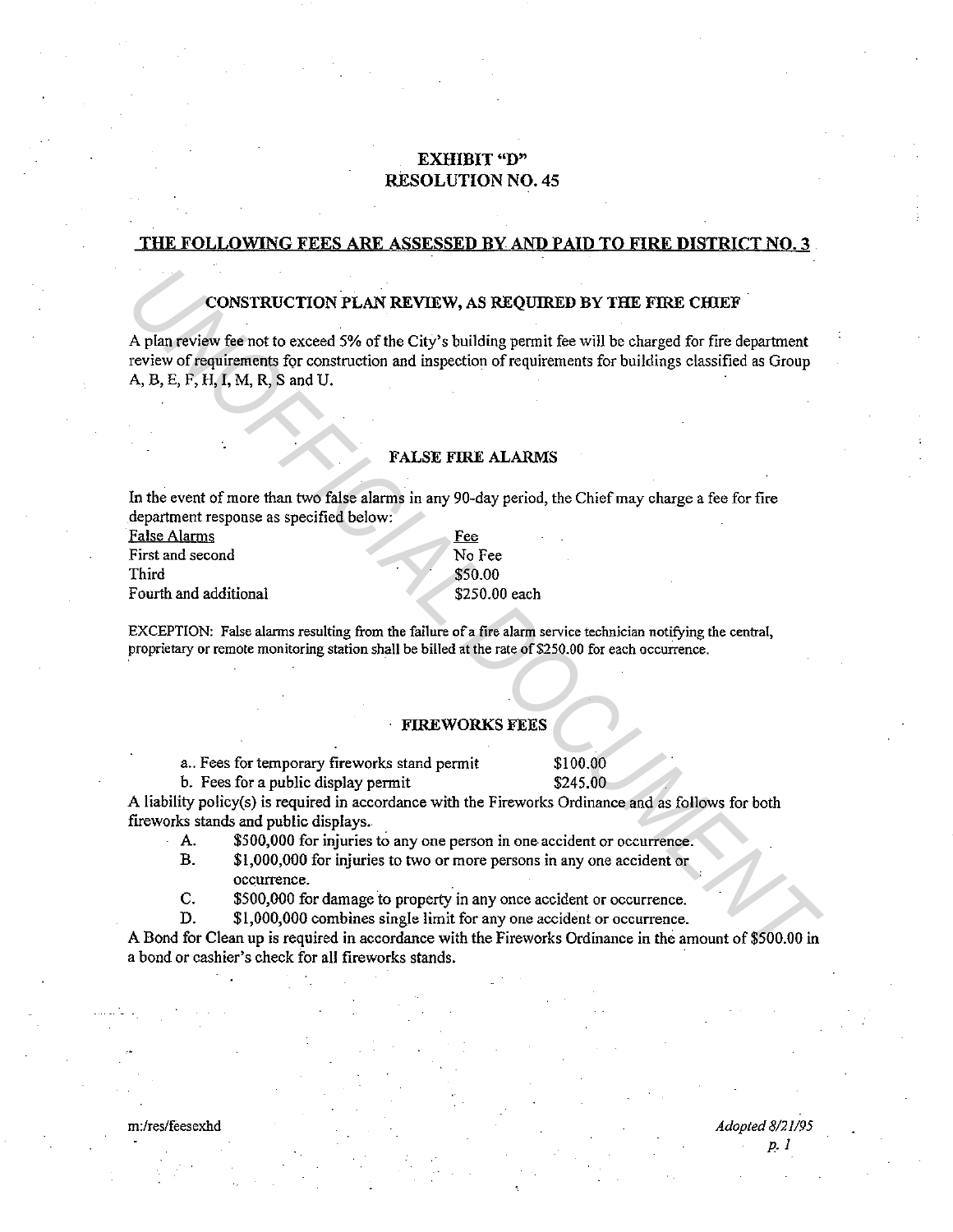# FIRE ALARM SYSTEMS

I. Plans Check fee in accordance with the plans required by Section 1001.3 of the Unifonn Fire Code are as follows:

|    | a. | Tenant Improvements                    | \$75.00      |
|----|----|----------------------------------------|--------------|
|    | b. | Residential alarm systems (one and     |              |
|    |    | two family dwellings)                  | \$75.00      |
|    | C. | Commercial and Multi-Family Alarm      |              |
|    |    | systems.                               |              |
|    |    | - one to four zones                    | $.$ \$135.00 |
|    |    | - each additional zone                 | \$10.00      |
|    |    | - sprinkler supervision only           | \$75.00      |
| 2. |    | Inspection fees for fire alarm systems |              |
|    | a. | Residential (one and two family        |              |
|    |    | dwellings)                             | \$85.00      |
|    | Ъ. | Tenant Improvements                    | \$85.00      |
|    | c. | Commercial and Multi-Family            |              |
|    |    | - one to four zones                    | \$95.00      |
|    |    | - each additional zone                 | \$10.00      |
|    |    | - sprinkler supervision only           | \$95.00      |
|    |    |                                        |              |

# FIRE SPRINKLER SYSTEMS

|    | b. | Residential alarm systems (one and                                                                                     |            |
|----|----|------------------------------------------------------------------------------------------------------------------------|------------|
|    |    | two family dwellings)                                                                                                  | \$75.00    |
|    |    | Commercial and Multi-Family Alarm                                                                                      |            |
|    |    | systems.                                                                                                               |            |
|    |    | - one to four zones                                                                                                    | . \$135.00 |
|    |    | - each additional zone                                                                                                 | \$10.00    |
|    |    | - sprinkler supervision only                                                                                           | \$75.00    |
| 2. |    | Inspection fees for fire alarm systems                                                                                 |            |
|    | a. | Residential (one and two family                                                                                        |            |
|    |    | dwellings)                                                                                                             | \$85.00    |
|    | b. | <b>Tenant Improvements</b>                                                                                             | \$85.00    |
|    | c. | Commercial and Multi-Family                                                                                            |            |
|    |    | - one to four zones                                                                                                    | \$95.00    |
|    |    | - each additional zone                                                                                                 | \$10.00    |
|    |    | - sprinkler supervision only                                                                                           | \$95.00    |
|    |    |                                                                                                                        |            |
|    |    | <b>FIRE SPRINKLER SYSTEMS</b>                                                                                          |            |
|    |    |                                                                                                                        |            |
| 1. |    | Plans check fee for fire extinguishing systems required by Section 904 of the Uniform<br>Building Code are as follows: |            |
|    |    |                                                                                                                        |            |
|    | a. | Residential fire sprinkler system -                                                                                    |            |
|    |    | one & two family                                                                                                       | \$110.00   |
|    | b. | Tenant improvement -                                                                                                   |            |
|    |    | less than 10 heads                                                                                                     | \$85.00    |
|    |    | 10 or more heads                                                                                                       | \$125.00   |
|    | c. | New commercial and multi-family                                                                                        |            |
|    |    |                                                                                                                        | \$165.00   |
|    |    | up to 2,499 square feet                                                                                                |            |
|    |    | 2,500 to 14,999 sq. Ft.                                                                                                | \$195.00   |
|    |    | 15,000 to 39,999 sq. Ft.                                                                                               | \$245.00   |
|    |    | 40,000 or more sq. Ft.                                                                                                 | \$285.00   |
| 2. |    | Plans check for Fire Extinguishing systems (hood and duct for kitchens, et al)                                         |            |
|    |    | a. Pre-engineered                                                                                                      | \$95.00    |
|    |    |                                                                                                                        |            |
|    |    | b. Custom engineered                                                                                                   | \$150.00   |
| 3. |    | Plans check fee for Standpipe Installations.                                                                           |            |
|    |    | Class I                                                                                                                | \$95.00    |
|    |    | Class II                                                                                                               | \$125.00   |
|    |    | Class III                                                                                                              | \$145.00   |
|    |    |                                                                                                                        |            |

m:/res/feesexhd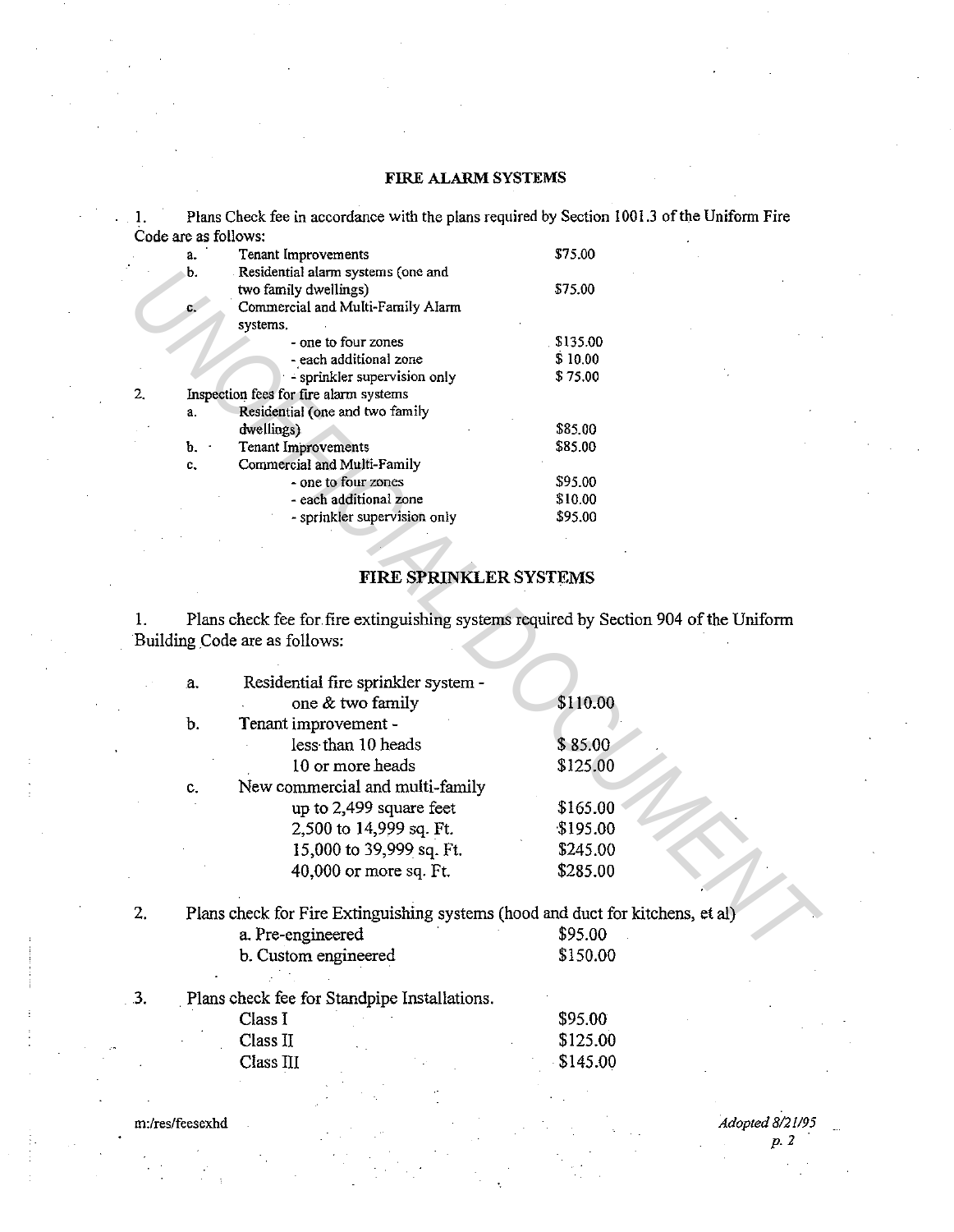| Plans check fee for Power generator installations<br>5.<br>\$125.00<br>6.<br>Inspection fees for Fire Sprinkler installations<br>One and two family residents<br>\$105.00<br>\$105.00<br><b>Tenant Improvements</b><br>Commercial and Multi-Family<br>Up to 2,499 sq. Ft.<br>\$140.00<br>2,500 to 14,999 sq ft<br>\$200.00                                             |  |
|------------------------------------------------------------------------------------------------------------------------------------------------------------------------------------------------------------------------------------------------------------------------------------------------------------------------------------------------------------------------|--|
|                                                                                                                                                                                                                                                                                                                                                                        |  |
|                                                                                                                                                                                                                                                                                                                                                                        |  |
|                                                                                                                                                                                                                                                                                                                                                                        |  |
|                                                                                                                                                                                                                                                                                                                                                                        |  |
|                                                                                                                                                                                                                                                                                                                                                                        |  |
|                                                                                                                                                                                                                                                                                                                                                                        |  |
|                                                                                                                                                                                                                                                                                                                                                                        |  |
| 15,000 to 39,999 sq ft<br>\$225.00                                                                                                                                                                                                                                                                                                                                     |  |
| 40,000 or more sq ft<br>\$250.00                                                                                                                                                                                                                                                                                                                                       |  |
| 7.<br>Inspection fees for new standpipe systems                                                                                                                                                                                                                                                                                                                        |  |
| Class I system<br>\$75.00                                                                                                                                                                                                                                                                                                                                              |  |
| \$150.00<br>Class II system                                                                                                                                                                                                                                                                                                                                            |  |
| Class III system<br>\$150.00                                                                                                                                                                                                                                                                                                                                           |  |
| Inspection fees for Fire Pump installation<br>\$250.00<br>8.                                                                                                                                                                                                                                                                                                           |  |
| Inspection fees for Power Generator installation<br>\$200.00<br>9.                                                                                                                                                                                                                                                                                                     |  |
|                                                                                                                                                                                                                                                                                                                                                                        |  |
| FIRE CODE OCCUPANCY PERMIT FEES                                                                                                                                                                                                                                                                                                                                        |  |
| The following are annual fees, except where noted, in accordance with Section 105 of the Uniform Fire<br>Code.                                                                                                                                                                                                                                                         |  |
| Permit charges may be waived by the Fire Chief for the following:                                                                                                                                                                                                                                                                                                      |  |
| Activities of Washington State non-profit corporations and/or civic or fraternal<br>oganizations which possess an IRS tax exempt status. Proof of IRS tax exempt shall be<br>presented at time of permit application. However, any group shall e assessed a permit<br>fee if the approved conditions of the permit are modified or not adhered to by the<br>applicant. |  |
| \$25.00<br><b>Aerosol Products</b>                                                                                                                                                                                                                                                                                                                                     |  |
| Aircraft Refueling Vehicle<br>\$50.00                                                                                                                                                                                                                                                                                                                                  |  |
| \$50.00<br>Aircraft Repair Hangar                                                                                                                                                                                                                                                                                                                                      |  |

# FIRE CODE OCCUPANCY PERMIT FEES

| <b>Aerosol Products</b>                 | \$25.00 |
|-----------------------------------------|---------|
| Aircraft Refueling Vehicle              | \$50.00 |
| Aircraft Repair Hangar                  | \$50.00 |
| Asbestos Removal (limited)              | \$50.00 |
| Automobile Wrecking Yard                | \$50.00 |
| Bowling Pin Refinishing                 | \$50.00 |
| Bowling Alley Refinishing (limited).    | \$75.00 |
| Candles or Open Flame in Assembly Areas | \$25.00 |
| .imited                                 | \$25.00 |

m:/res/feesexhd .

*Adopted 8121195*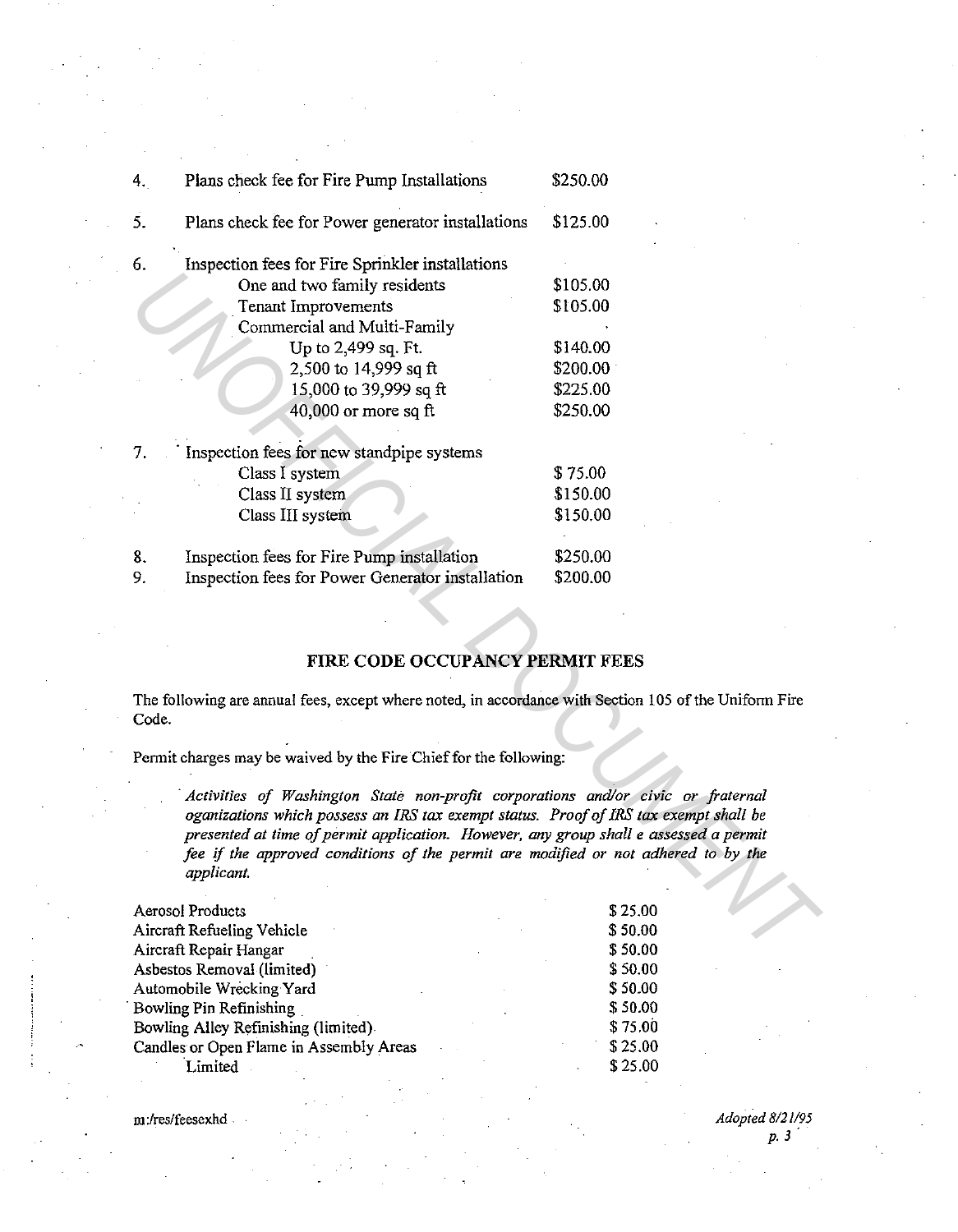| Carnivals and Fairs, etc. - Outdoors (limited)     |          |
|----------------------------------------------------|----------|
| Carnivals - Commercial                             | \$100.00 |
| Fairs, Bazaars, Flea Marts, Farmer's Market, etc.* |          |
| $0 - 10$<br>Booths or Displays                     | \$35.00  |
| $11 - 25$                                          | \$50.00  |
| 26-50                                              | \$75.00  |
| $51+$                                              | \$100.00 |
| Special Events - Outdoors                          | \$75.00  |
| Cellulose Nitrate Film                             | \$25.00  |
| Cellulose Nitrate Storage                          | \$35.00  |
| Combustible Fiber Storage                          | \$25.00  |
| Combustible Material Storage                       | \$25.00  |
| <b>Compressed Gases</b>                            | \$25.00  |
| Limited                                            | \$50.00  |
| Commercial Rubbish Handling Operation              | \$100.00 |
| Cryogens                                           | \$35.00  |
| Limited                                            | \$50.00  |
| Dry Cleaning Plants                                | \$25.00  |
| Dust Producing Operations                          | \$50.00  |
| <b>Explosives/Blasting Agents</b>                  | \$35.00  |
| Explosives/Blasting Agents - Transport, Use        | \$100.00 |
| Fireworks Display, Special (Limited)               | \$245.00 |
| Fireworks Stand, Limited                           | \$100.00 |
| Flammable/Combustible Liquids                      |          |
| - pipeline install                                 | \$100.00 |
| - pipeline operate                                 | \$50.00  |
| - store, handle use                                | \$35.00. |
| limited                                            | \$50.00  |
| - remove abandoned tank - 1st tank                 | \$100.00 |
| each addl tank on same site                        | \$50.00  |
| limited                                            |          |
| - remove residential tank - 1st tank               | \$75.00  |
| each addl tank on same site                        | \$50.00  |
| limited                                            |          |
| - install, alter, etc - tank, piping, equip.       | \$125.00 |
| limited                                            |          |
| - tank vehicles                                    | \$50.00  |
| - Change contents (limited)                        | \$100.00 |
| <b>Fruit Ripening</b>                              | \$35:00  |
| Fumigation or Insecticidal Fogging                 | \$35.00  |
| Hazardous Material                                 | \$50.00  |
| Limited                                            | \$50.00  |
| Hazardous Material Production                      | \$75.00  |

\*Fees listed are one-time (annual) for an.occupancy permit, pursuant to pre-approval by the Fire Marshal of site plan. Changes to the approved site plan may result in an additional fee. ·

 $\mathcal{P}$ 

m:/res/feesexhd *Adopted 8121195 p. 4*